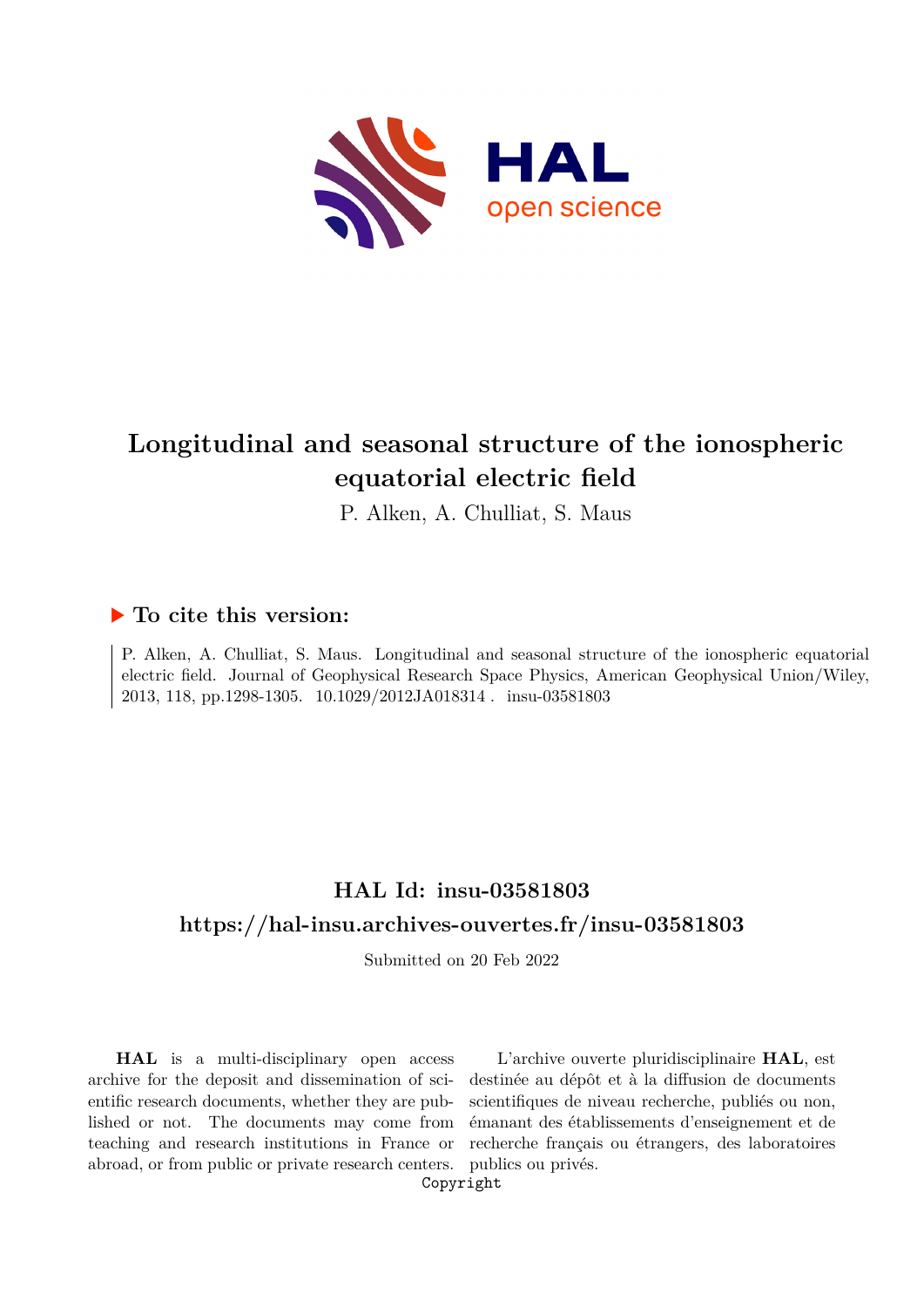## Longitudinal and seasonal structure of the ionospheric equatorial electric field

P. Alken, $<sup>1</sup>$  A. Chulliat, $<sup>2</sup>$  and S. Maus<sup>1</sup></sup></sup>

Received 20 September 2012; revised 24 October 2012; accepted 15 November 2012; published 28 March 2013.

[1] The daytime eastward equatorial electric field (EEF) in the ionospheric E-region plays an important role in equatorial ionospheric dynamics. It is responsible for driving the equatorial electrojet (EEJ) current system, equatorial vertical ion drifts, and the equatorial ionization anomaly. Due to its importance, there is much interest in accurately measuring and modeling the EEF. In this work we propose a method of estimating the EEF using CHAMP satellite-derived latitudinal current profiles of the daytime EEJ along with  $\Delta H$ measurements from ground magnetometer stations. Magnetometer station pairs in both Africa and South America were used for this study to produce time series of electrojet current profiles. These current profiles were then inverted for estimates of the EEF by solving the governing electrostatic equations. We compare our results with the Ion Velocity Meter (IVM) instrument on board the Communication/Navigation Outage Forecasting System satellite. We find high correlations of about 80% with the IVM data; however, we also find a constant offset of about 0.3 mV/m between the two data sets in Africa. Further investigation is needed to determine its cause. We compare the EEF structure in Africa and South America and find differences which can be attributed to the effect of atmospheric nonmigrating tides. This technique can be extended to any pair of ground magnetometer stations which can capture the day-to-day strength of the EEJ.

Citation: Alken, P., A. Chulliat, and S. Maus (2013), Longitudinal and seasonal structure of the ionospheric equatorial electric field, J. Geophys. Res. Space Physics, 118, 1298–1305, doi:10.1029/2012JA018314.

#### 1. Introduction

[2] The neutral winds flowing in the ionosphere drive currents through collisions with the ionized particles. Since the wind field is typically divergent, a global electric field must build up to ensure that these currents are divergence-free. The eastward component of this electric field, called the EEF, is particularly important at the equator, since it is responsible for driving the equatorial electrojet (EEJ) current system, the equatorial plasma fountain, and the equatorial ionization anomaly (EIA). This electric field is a fundamental parameter in any model describing equatorial ionospheric electrodynamics. However, direct measurements of the EEF have been restricted to a very few ground-based radars [Chau and Kudeki, 2006] and a small number of satellite missions [Fejer et al., 2008; de la Beaujardière and the C/NOFS Science Definition Team, 2004].

[3] *Anderson et al.* [2004] developed a method to infer ion drift velocities from  $\Delta H$  measurements in Peru, using simultaneous measurements of the drift from a backscatter radar at the Jicamarca Radio Observatory. Their method is based on least squares regression and a neural network trained with

©2012. American Geophysical Union. All Rights Reserved. 2169-9380/13/2012JA018314

known inputs of  $\Delta H$  and drift velocities to predict future drifts with only a  $\Delta H$  input. While their method has been successfully used to predict E-region drift velocities, they need drift measurements to train the neural network, which are not readily available at other longitudes.

[4] Alken and Maus [2010b] developed a method to derive EEF estimates (and hence the ion drift velocities) at all longitudes, by modeling the EEJ current system using empirical inputs for the conductivities and wind field, and constraining the resulting current with magnetometer measurements from the CHAMP satellite to estimate the EEF. This method has the advantage of implicitly including longitudinal differences directly in the model, but does require satellite measurements to constrain the model. Since the CHAMP mission ended in 2010, this method cannot currently produce real-time EEF estimates, however the upcoming Swarm satellite mission will use this approach to model global EEF values in near real-time.

[5] Magnetometers flown on satellites offer very good spatial coverage of the geomagnetic field, but are unable to track temporal changes as well as ground-based magnetometers. Therefore, Alken and Maus [2010a] extended their previous EEF modeling method to work with ground-based  $\Delta H$  measurements by using direct CHAMP overflights to produce a unit climatological EEJ latitudinal current profile, and using  $\Delta H$  to determine the magnitude of the profile at any given time. They demonstrated this method on a pair of magnetometers in Peru and found excellent agreement with direct electric field measurements at Jicamarca.

<sup>&</sup>lt;sup>1</sup>National Geophysical Data Center, NOAA, Boulder, Colorado, USA. 2 Institut de Physique du Globe de Paris, Paris, France.

Corresponding author: P. Alken, National Geophysical Data Center, NOAA E/GC1, 325 Broadway, Boulder, CO 80305-3328, USA. (patrick.alken@noaa.gov)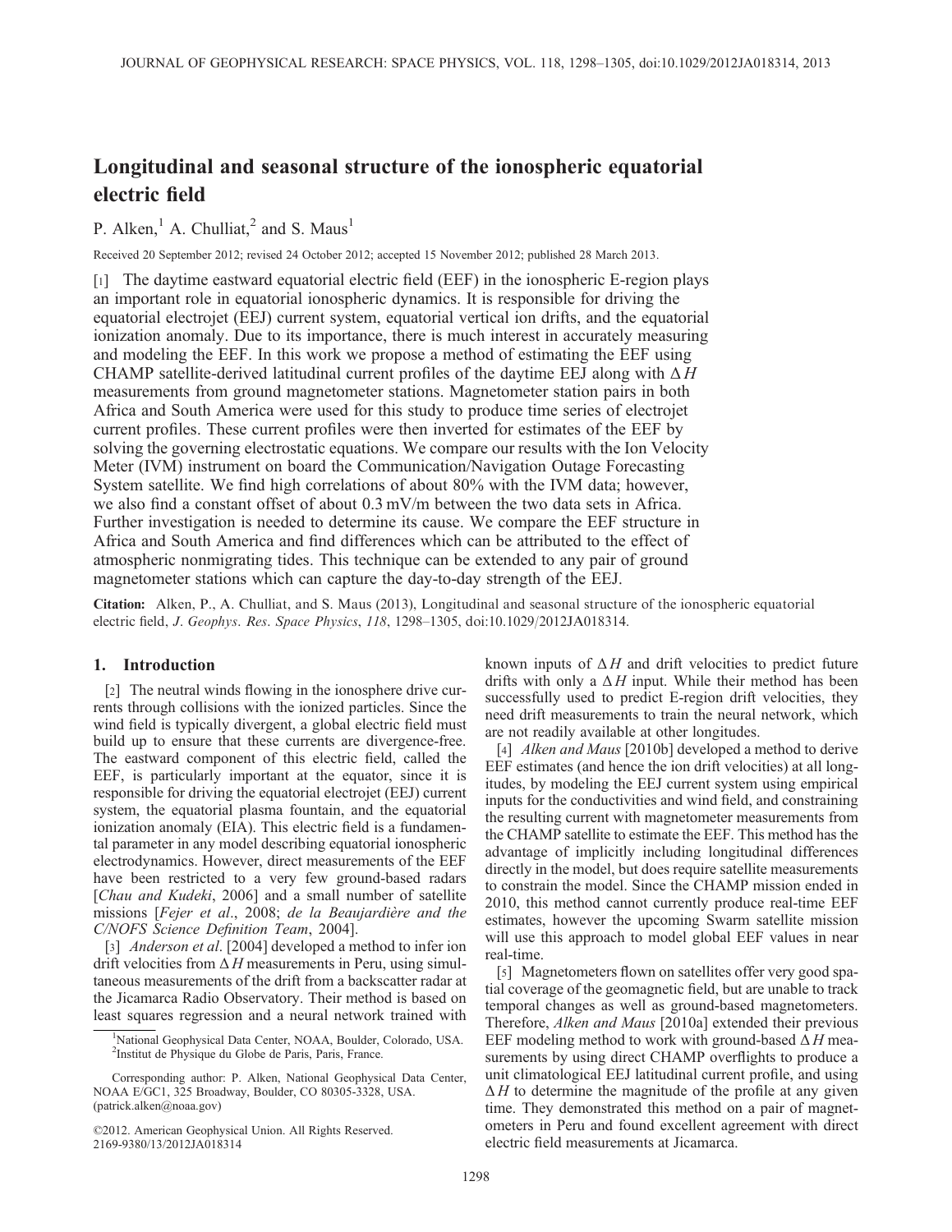

Figure 1. Locations of magnetometer stations in Africa used for this study. Solid red line indicates magnetic equator at 110 km altitude. Dashed red lines indicate  $\pm 5^{\circ}$  from magnetic equator.

[6] In this study, we extend the method of *Alken and Maus* [2010a] to magnetometer stations in Africa, with the eventual goal to provide near real-time estimates of the EEF around the globe on a continuous temporal basis. This work represents the first time this method has been applied and validated outside the Peruvian longitude sector. We then analyze our data set of EEF estimates to study the longitudinal and seasonal variability of the ionosphere and the influence of global atmospheric tides on ionospheric dynamics, which has recently been shown to significantly impact equatorial ionospheric structure [Forbes et al., 2008; Lühr et al., 2008]. This method will also enable future analyses of the behavior of ionospheric dynamics during storms.

#### 2. Deriving a Time Series of EEJ Current Profiles From Ground Magnetometer Data

[7] *Lühr et al.* [2004] present a method of deriving equatorial electrojet current flow from CHAMP satellite magnetometer measurements. CHAMP's near-polar orbit with an inclination of  $87^\circ$  enabled it to record full latitudinal magnetic profiles of the daytime equatorial region for each orbit. To extract the equatorial electrojet current from the magnetic observations, they first subtracted a POMME geomagnetic field model [*Maus et al.*, 2006], which removed the main, crustal, and magnetospheric field contributions. The remaining signal, which is primarily a combination of  $Sq$  and equatorial electrojet fields, was filtered to remove the midlatitude Sq contribution. This was done by modeling the Sq field by least squares fitting the midlatitude magnetic residuals to a magnetic field parametrization represented in a basis of spherical harmonics to degree 12 for the internal field and degree 2 for the external field. After subtracting this  $Sq$  field from the magnetic profiles, they were able to recover clean

latitudinal magnetic signatures of the equatorial electrojet current. They took this a step further by calculating the actual EEJ current density by assuming a model of line currents flowing eastward at E-region altitudes, separated by regular intervals in latitude, and inverting the observed magnetic signal for the strength of these line currents. This procedure produced high-quality latitudinal profiles of the heightintegrated eastward current flow in the E-region. The full height profile of the current cannot be recovered with this method since CHAMP data alone are insufficient to constrain the altitude dependence.

[8] Using these height-integrated latitudinal current profiles of the EEJ, Alken and Maus [2010b] developed a method to estimate the eastward electric field driving the current system by solving the equations governing the current flow and constraining the solution with the observed CHAMP current. This method was then extended to make continuous time series of EEF estimates in Peru by constructing a unit climatological current profile from direct CHAMP overflights of a ground magnetic observatory near the dip equator and scaling the magnitude of the profile using the  $\Delta H$  difference between the Jicamarca observatory on the dip equator and the Piura observatory with a dip latitude of 6.8°N [Alken and Maus, 2010a]. The  $\Delta H$  signal between an observatory near the magnetic equator and another a few degrees away is known to correlate strongly with the equatorial electrojet current strength [Anderson et al., 2004]. The scaling was done by calculating a best fit linear relationship between  $\Delta H$  observations and the peak current strength of individual CHAMP overflights. Using this linear relationship, individual  $\Delta H$  measurements can be converted to current scaling factors to produce a complete time series of latitudinal current profiles  $J_{\Lambda H}(t,\theta)$ .

[9] In the present work, we extend this methodology to a pair of magnetometer stations in Africa. In section 3 we discuss the magnetometer stations and their data processing used in this study. In section 4 we discuss our modeling framework including several significant improvements over the previous work of Alken and Maus [2010b]. In section 5 we validate our electric field estimates against observations from the Communication/Navigation Outage Forecasting System (C/NOFS) satellite mission. In section 6 we discuss the longitudinal and seasonal structure of the EEF.

#### 3. Magnetometer Station Data

[10] For this study, we use data from WAMNET (West African Magnetometer Network) composed of three magnetometers: Samogossoni (SAM, 0.18°N dip latitude, 11.60°N, 5.77°W, 351 m), Bakarywéré (BAK, 1.59°N dip latitude, 13.30°N, 4.89°W, 279 m), and Korhogo (KOR, 2.31°S dip latitude,  $9.40^{\circ}$ N,  $5.63^{\circ}$ W,  $371$  m). These magnetometers are all located near the dip equator and are shown in Figure 1. The Samogossoni and Bakarywéré stations were installed in 2006, and the Korhogo station was installed in 2009 at locations close to those of the Sikasso, San, and Korhogo stations of the International Electrojet Year experiment [Doumouya et al., 1998]. At each station, a fluxgate magnetometer records the three components of the geomagnetic field at a sampling rate of 1 Hz. A thermally insulated hut filters out the diurnal temperature variations, which could otherwise generate artificial signals of up to a few nanotesla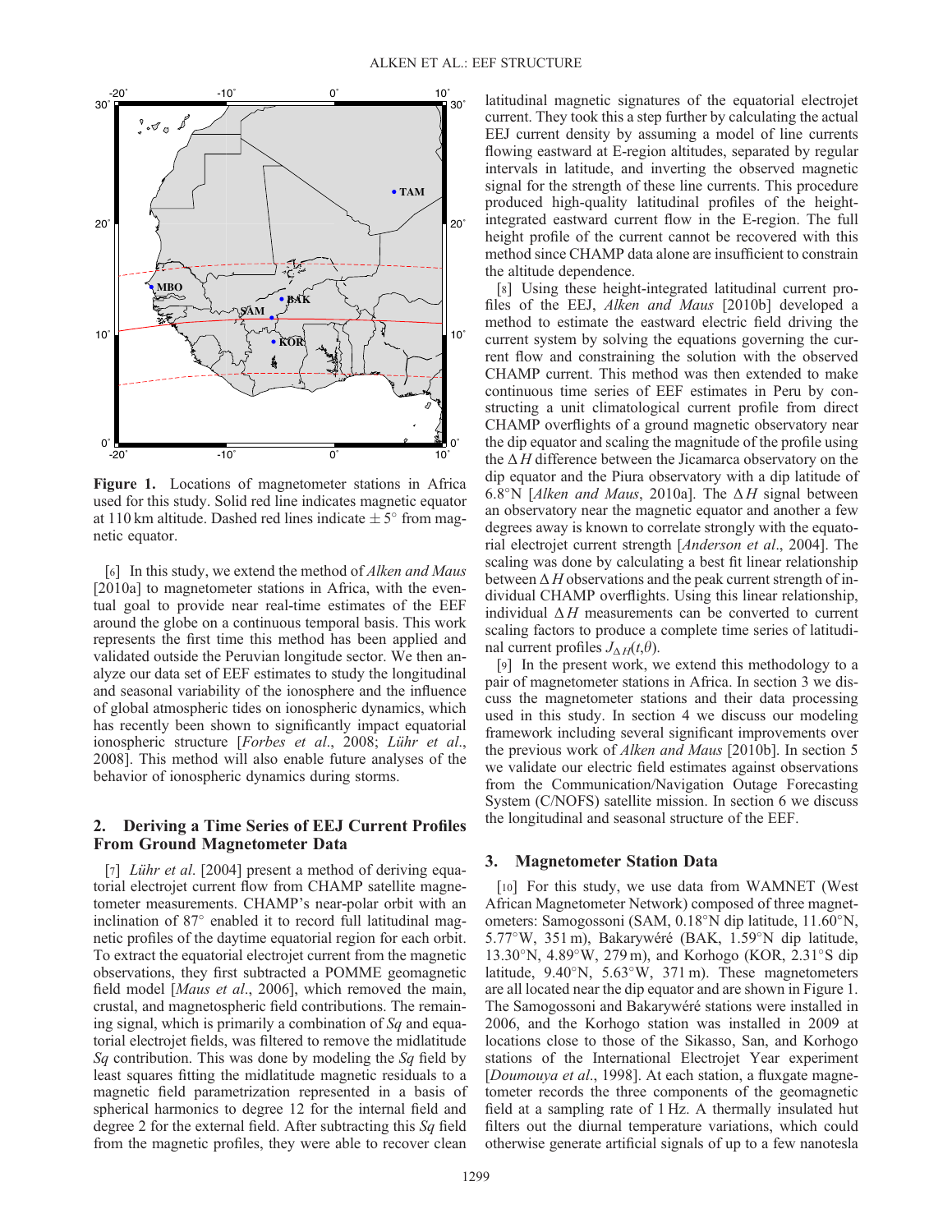

Figure 2. Locations of magnetometer stations in South America used for this study. Solid red line indicates magnetic equator at 110 km altitude. Dashed red lines indicate  $\pm$  5° from magnetic equator.

at the same frequency as the equatorial electrojet signal. WAMNET data are available at [www.bcmt.fr/WAMNET](http://www.bcmt.fr/WAMNET). In order to remove the effects of the Sq current system to obtain an electrojet signal, it is necessary to subtract simultaneous measurements of the horizontal field component using a magnetometer outside the EEJ region. We use data from the Tamanrasset (TAM,  $11.35^{\circ}$ N dip latitude, 22.79 $\rmdegree N$ , 5.53 $\rmdegree E$ , 1373 m) and Mbour (MBO, 3.23 $\rmdegree N$  dip latitude,  $14.39^{\circ}$ N,  $16.96^{\circ}$ W,  $7 \text{ m}$ ) INTERMAGNET observatories also shown in the figure. This difference in horizontal component, which we call  $\Delta H$ , has been shown to be a good proxy of the strength of the EEJ current [Rastogi and Klobuchar, 1990]. Before computing the  $\Delta H$  between two magnetometer stations, we preprocessed the individual station data by fitting cubic splines to the nighttime (from 2200 to 0500 LT) horizontal component  $(H)$  time series of hourly values, which were then subtracted from all the data. This effectively removed the main and crustal field baselines, typical quiet-day variations occurring in the magnetosphere, and possible instrument drift at the WAMNET stations (such drift is absent from definitive INTERMAGNET data).  $\Delta H$ was then calculated by taking differences between the Hcomponent residuals of the SAM station on the dip equator and both the TAM and MBO stations off of the dip equator. These differences were computed using the same UT, which could introduce some error due to the longitudinal differences between SAM and TAM/MBO (about  $10^{\circ}$  separation). However, as described in section 2, the  $\Delta H$  values are used to construct a climatological latitudinal current profile which is then inverted for the EEF. This method relies on a strong correlation between  $\Delta H$  and the peak EEJ current strength. Despite the longitudinal differences between SAM and TAM/MBO, we find high correlation between the  $\Delta H$  signal and peak EEJ strength from direct CHAMP overflights at all local times, and so we have ignored possible errors

arising from the local time differences between the stations. Furthermore, computing the  $\Delta H$  signal at the same UT enables a more accurate representation of prompt penetration electric fields, which affect all stations at the same UT.

[11] In order to study longitudinal differences in the equatorial electric field, we also process data from two magnetic observatories in Peru. Data from Jicamarca (JIC,  $0.60^\circ$ N dip latitude, 11.92°S, 76.87°W, 500 m) and Piura (PIU, 6.76°N dip latitude,  $5.18^{\circ}$ S,  $80.64^{\circ}$ W,  $40$  m), whose locations are shown in Figure 2, are processed similarly to produce  $\Delta H$ residuals tracking the strength of the equatorial electrojet.

#### 4. Modeling the Equatorial Electrojet Current

[12] The currents and electric fields of the ionospheric equatorial region are governed by the equations

$$
\nabla \times \mathbf{E} = 0 \tag{1}
$$

$$
\mathbf{J} = \sigma(\mathbf{E} + \mathbf{u} \times \mathbf{B}) \tag{2}
$$

where E is the electric field, **J** is the current density,  $\sigma$  is the anisotropic conductivity tensor [Forbes, 1981, equation 10], u is the neutral wind velocity field, and B is the ambient geomagnetic field. In order to solve these equations, we assume that all longitudinal gradients vanish ( $\partial/\bar{\partial}\phi = 0$ ). This assumption is known to fail globally, particularly at the boundaries of the four-cell non-migrating ionospheric structure, where gradients in  $\mathbf{E} \times \mathbf{B}$  drift velocities have been reported of up to 3 m/s/deg [Araujo-Pradere et al., 2011]. To fully account for these effects, we would need to solve the electrostatic equations in 3D which is beyond the scope of this paper. However, previous calculations of electric fields ignoring longitudinal gradients have demonstrated remarkable agreement with radar measurements at Jicamarca [Alken and Maus, 2010b]. This assumption, with the condition  $\nabla \cdot \mathbf{J} = 0$ , allows the  $J_r$  and  $J_\theta$  components to be derived from a single current stream function  $\psi$ :

$$
J_r = \frac{-1}{r^2 \sin \theta} \frac{\partial \psi}{\partial \theta} \tag{3}
$$

$$
J_{\theta} = \frac{1}{r \sin \theta} \frac{\partial \psi}{\partial r}
$$
 (4)

[13] Equation (1) becomes

$$
\partial_r(rE_\theta) - \partial_\theta(E_r) = 0 \tag{5}
$$

$$
\frac{\partial_{\theta} (\sin \theta \, E_{\phi})}{\partial_r (r E_{\phi})} = 0 \bigg\} \Rightarrow E_{\phi} = \frac{R E_{\phi_0}}{r \sin \theta} \tag{6}
$$

where  $R$  is a constant of integration and can be taken as a reference radius, and  $E_{\phi_0}$  is the eastward electric field at the equator at the radius  $\ddot{R}$ . Equation (6) shows that for a given value of the equatorial eastward electric field  $E_{\phi_0} =$  $E_{\phi}(r = R, \theta = \pi/2), E_{\phi}(r, \theta)$  is determined everywhere in the  $(r,\theta)$  plane. The unknowns to be determined are therefore  $E_r$ ,  $E_\theta$ , and  $\psi$ . We use empirical models to supply the conductivity  $\sigma$ , wind field **u**, and geomagnetic field **B**. The conductivity requires knowledge of the global densities and temperatures of the electrons, ions, and neutrals. For these we use the IRI-2012 [Bilitza et al., 2011] and NRLMSISE-00 [Picone et al., 2002] models. The equations for the direct, Pedersen, and Hall conductivities are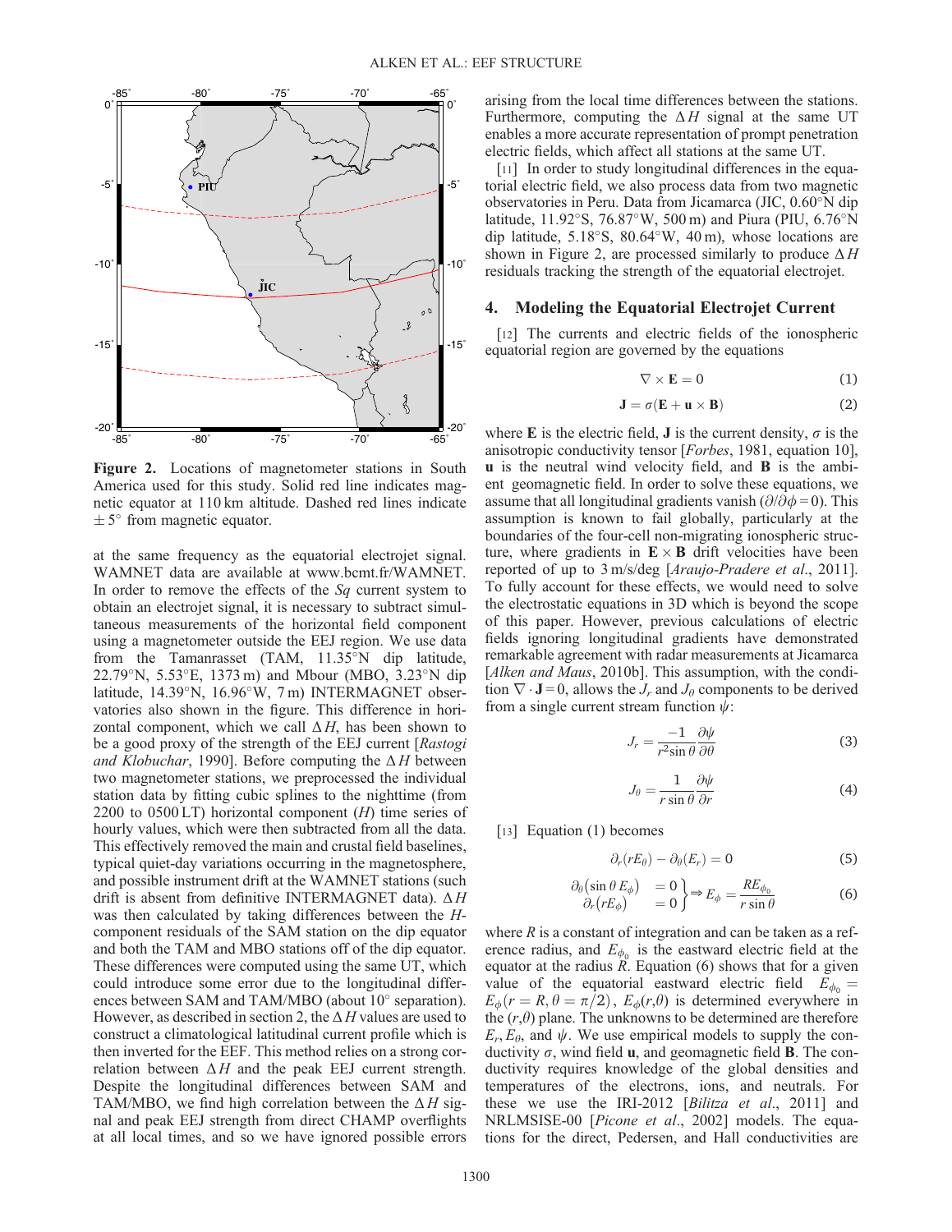given in Kelley [1989, appendix B]. The neutral wind field u is supplied by the horizontal wind model (HWM07) [Drob et al., 2008; Emmert et al., 2008]. HWM07 does not provide vertical wind velocities, and so they are ignored for this study. The geomagnetic field B is specified by the POMME-7 main field model [Maus et al., 2010].

[14] Eliminating  $E_r$  and  $E_\theta$  from equations (2)–(5) yields a second order partial differential equation for the current stream function  $\psi$ :

$$
\alpha r \sigma_{rr} \partial_r^2 \psi + \alpha \frac{\sigma_{\theta\theta}}{r} \partial_\theta^2 \psi \n+ \alpha (\sigma_{\theta r} + \sigma_{r\theta}) \partial_r \partial_\theta \psi \n+ \left[ \frac{\alpha}{r} \left( \sigma_{\theta r} + r^2 \partial_r \frac{\sigma_{\theta r}}{r} + \partial_\theta \sigma_{\theta \theta} \right) - \sigma_{\theta r} \partial_r \alpha - \frac{\sigma_{\theta \theta}}{r} \partial_\theta \alpha \right] \partial_\theta \psi \n+ \left[ \alpha (\sigma_{rr} + r \partial_r \sigma_{rr} + \partial_\theta \sigma_{r\theta}) - r \sigma_{rr} \partial_r \alpha - \sigma_{r\theta} \partial_\theta \alpha \right] \partial_r \psi \n= r \beta \partial_r \alpha + \gamma \partial_\theta \alpha - \alpha (\beta + r \partial_r \beta + \partial_\theta \gamma)
$$
\n(7)

where

$$
\alpha = r \sin \theta (\sigma_{rr} \sigma_{\theta \theta} - \sigma_{\theta r} \sigma_{r \theta}) \tag{8}
$$

$$
\beta = r \sin \theta \left( \sigma_{\theta r} \sigma_{r\phi} - \sigma_{rr} \sigma_{\theta \phi} \right) E_{\phi} + r \sin \theta \left( \sigma_{\theta r} [\sigma(\mathbf{u} \times \mathbf{B})]_r - \sigma_{rr} [\sigma(\mathbf{u} \times \mathbf{B})]_{\theta} \right)
$$
(9)

$$
\gamma = r \sin \theta \left( \sigma_{\theta \theta} \sigma_{r\phi} - \sigma_{r\theta} \sigma_{\theta \phi} \right) E_{\phi} + r \sin \theta \left( \sigma_{\theta \theta} [\sigma (\mathbf{u} \times \mathbf{B})]_r - \sigma_{r\theta} [\sigma (\mathbf{u} \times \mathbf{B})]_{\theta} \right)
$$
(10)

and the conductivity tensor  $\sigma$  is represented in a basis of spherical coordinates. The coefficients of this equation differ from the previous work of Alken and Maus [2010b] by a constant factor in order to improve numerical stability at the lower boundary where the conductivity nearly vanishes.

[15] The terms  $\beta$  and  $\gamma$  depend on the eastward equatorial electric field  $E_{\phi_0}$  which we are seeking through this modeling process. We therefore solve the partial differential equation (PDE) with a unit input of  $E_{\phi_0} = 1 \text{ mV/m}$ , compute the eastward current density  $J_{\phi}$  from equation (2), using the solution  $\psi$  to construct the full electric field E, and then scale the height-integrated eastward current to provide the best match with the  $\Delta H$ -derived latitudinal current profile  $J_{\Delta H}(\theta)$ (see section 2). This scaling factor then multiplies the unit input  $E_{\phi_0}$  to give the true electric field value. Defining the height-integrated eastward current calculated from our model as

$$
J_{\text{PDE}}(\theta) = \sum_{i} J_{\phi}(r_i, \theta) \delta r \tag{11}
$$

where  $\delta r$  is the radial grid spacing, the scaling factor is computed from a least squares inversion of

$$
J_{\Delta H}(\theta) = sJ_{\text{PDE}}(\theta; E_{\phi_0} = 1 \,\text{mV/m}, \mathbf{u} = 0) + J_{\text{PDE}}(\theta; E_{\phi_0} = 0, \mathbf{u}) - J_{\text{DC}}
$$
(12)

[16] The PDE in equation (7) is solved twice, once with the eastward electric field turned off, and once with the winds turned off, since the solution is linear in the scaling factor s only when  $\mathbf{u} = 0$ . The final eastward equatorial electric field (EEF) is then  $s \cdot (1 \text{ mV/m})$ .  $J_{\text{DC}}$  is a constant DC offset to allow for a difference in zero levels between the modeled and observed current. The parameters s and  $J_{\text{DC}}$ are determined by least-squares inversion of equation (12), under the constraint that the left and right hand sides of that equation must agree at the dip equator ( $\theta = \pi/2$ ). This constraint has been found to yield more accurate electric fields [Alken and Maus, 2010b], since the EEF is primarily responsible for current structure near the dip equator, while the winds are primarily responsible for current structure at higher latitudes [*Fambitakove et al.*, 1976].

[17] The PDE in equation (7) is solved on a 2D grid in the  $(r,\theta)$  plane, holding  $\phi$  fixed at the longitude of the magnetometer station on the dip equator. The grid ranges from 65 to 500 km altitude in steps of 2.175 km, and  $-25^{\circ}$  to 25 $^{\circ}$  latitude in steps of  $0.25^{\circ}$ . The boundary conditions imposed on the PDE are that the current vanishes at the lower and upper boundaries ( $\psi = 0$  at  $r = r_{\min}$  and  $r_{\max}$ ), and there is no radial current flow at the northern and southern boundaries ( $\partial_{\theta} \psi$  = 0 at  $\theta = \theta_{\min}$  and  $\theta_{\max}$ ). We solve the PDE using finite differencing on the 2D grid with a nine-cell stencil. Due to the fact that the conductivity along the geomagnetic field direction is orders of magnitude larger than the Pedersen and Hall conductivities, the finite difference matrix is ill conditioned and special care must be taken to precondition the matrix prior to solving the linear system. We use a more sophisticated pre-conditioner than our previous work which allows nearly all  $\Delta H$  observations to be successfully processed to produce EEF values.

#### 5. Comparison with C/NOFS

[18] To validate our electric field estimates, we use the ion velocity meter (IVM) instrument, part of the coupled ion neutral dynamics investigation (CINDI) payload on board the Communication/Navigation Outage Forecasting System (C/NOFS) satellite [de la Beaujardière and the C/NOFS Science Definition Team, 2004]. C/NOFS was launched in April 2008 into a low Earth orbit ranging from about 400 to 850 km altitude, and an inclination of 13°. The IVM instrument measures cross-track  $\mathbf{E} \times \mathbf{B}$  ion drift velocities with an accuracy of 2 m/s and a sensitivity of 1 m/s and along-track drift velocities with an accuracy of 10 m/s and sensitivity of 5 m/s. The observed ion drifts can be converted to electric fields with the well-known relation  $\mathbf{E} = -\mathbf{v} \times \mathbf{B}$ . We use the International Geomagnetic Reference Field (IGRF) model [Finlay et al., 2010] to transform the IVM drift measurements into electric field values. Some processing was performed on the IVM measurements prior to comparison. First, we compute 1 min averages to smooth out very short timescale features. Second, we discard data recorded over 500 km altitude, since the instrument tends to have higher accuracy at lower altitudes when measuring heavier ions, such as  $O^+$  [Araujo-Pradere et al., 2011].

[19] In order to gain an understanding of the accuracy of the IVM measurements as a proxy for E-region electric fields, we first compare them with electric field measurements from the JULIA radar located at the Jicamarca Radio Observatory near Lima, Peru. JULIA (Jicamarca Unattended Long-term Investigations of the Ionosphere and Atmosphere) uses a coherent scatter radar to accurately measure the drift velocities of plasma irregularities near 150 km altitude [Chau and Kudeki, 2006]. We convert these drift velocities to electric field values using the IGRF and compare the eastward electric field component with simultaneous IVM measurements during C/NOFS overflights of Jicamarca. We define a simultaneous measurement when C/NOFS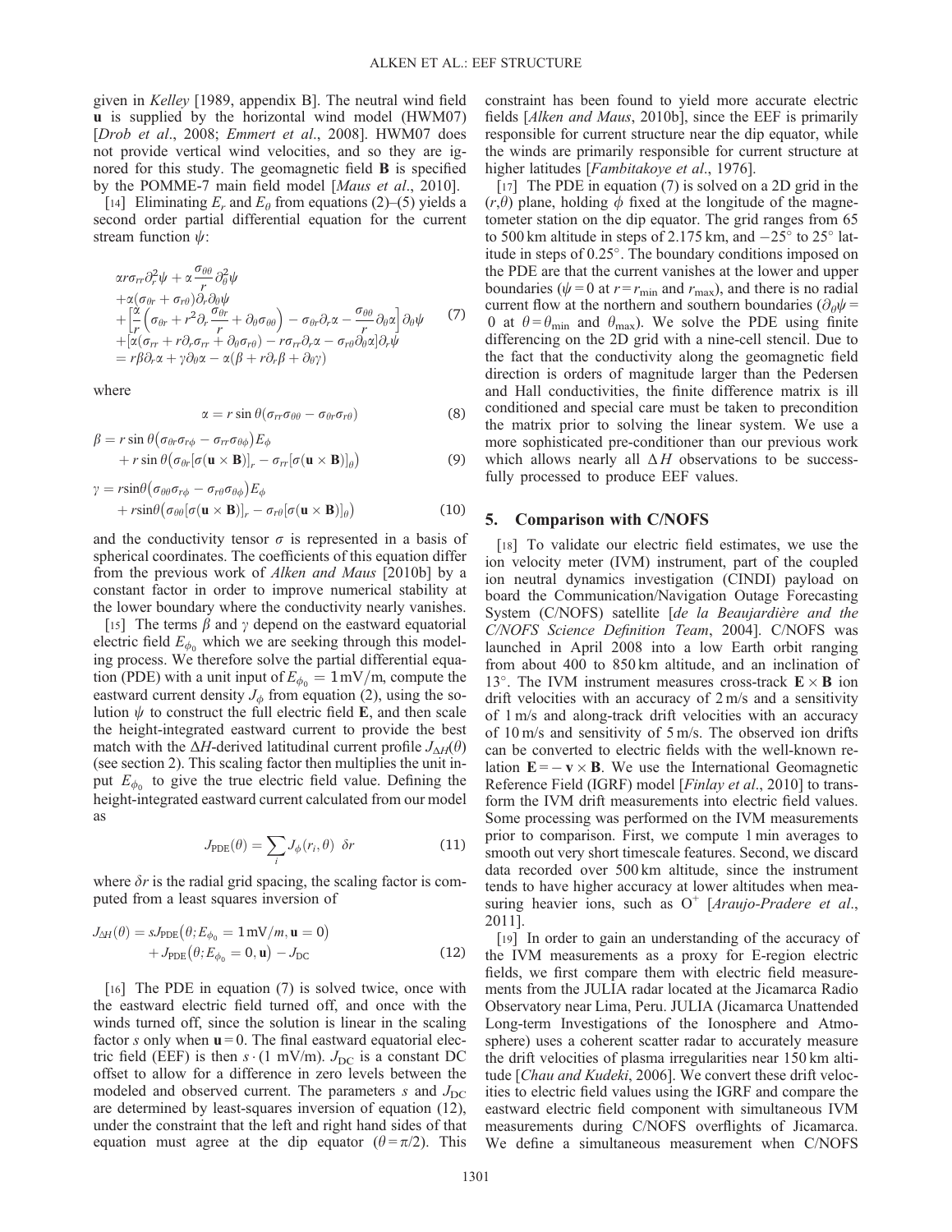

Figure 3. Comparison of (A) JULIA radar and C/NOFS IVM electric field measurements, (B) JULIA radar and JIC-PIU  $\Delta H$ -derived electric fields, (C) C/NOFS IVM and SAM-TAM  $\Delta H$ -derived electric fields, and (D) C/NOFS IVM and SAM-MBO  $\Delta H$ -derived electric fields. The  $y=x$  line is solid, best fit line is dashed.

passes within  $\pm 3^{\circ}$  latitude and  $\pm 3^{\circ}$  longitude of Jicamarca and when the two instruments have recorded data within 10 min of each other.

[20] In Figure 3A, we plot the simultaneous eastward electric field measurements from the C/NOFS IVM and JULIA radar instruments. We found 169 simultaneous measurement events using all available CINDI data from January 2009 to June 2012. We find a high correlation of 77% and a low root mean square (RMS) difference of 0.20 mV/m. The best fit line nearly demonstrates a 1-to-1 correspondence, with a slope of 1.09 and intercept of  $-0.06$  mV/m. Previous studies have shown the existence of altitude gradients in the zonal electric field [Abdu et al., 2009; Pingree and Fejer, 1987], which could explain some of the scatter in the figure, since the JULIA measurements are taken at 150 km, while we use C/NOFS data between 400 and 500 km altitude. But in general, this result indicates the C/NOFS IVM measurements are a good proxy for E-region electric fields. In Figure 3B, we plot the simultaneous measurements from the JULIA radar and  $\Delta H$ -derived electric fields from the Jicamarca and Piura observatories. We found 6512 simultaneous

measurements using all available data from October 2000 to August 2012. We find a correlation of 81% and a low RMS difference of 0.14 mV/m. Stolle et al. [2008] found a similar correlation between JULIA vertical drift and  $\Delta H$  measurements from the Huancayo and Piura observatories. The best fit line has a slope of 0.95 and intercept of 0.06 mV/m. In Figure 3C, we plot simultaneous measurements from the C/NOFS IVM and  $\Delta H$ -derived electric fields from the SAM and TAM magnetometer stations in Africa. We use the same criteria to define a simultaneous measurement for C/NOFS overflights of the SAM station as for JULIA. We again find a high correlation of 79% and a slope of 1.02 in the best fit line; however, we find a significant constant offset of 0.34 mV/m between the C/NOFS and  $\Delta H$  electric fields. This offset could be due to (1) uncertainties in the calibration of the IVM instrument, (2) errors in our EEF modeling in the African sector, or (3) errors in removing the baseline from the  $\Delta H$ measurements. Finally, in Figure 3D, we plot the C/NOFS IVM observations against the  $\Delta H$ -derived electric fields from the SAM and MBO stations. We find similar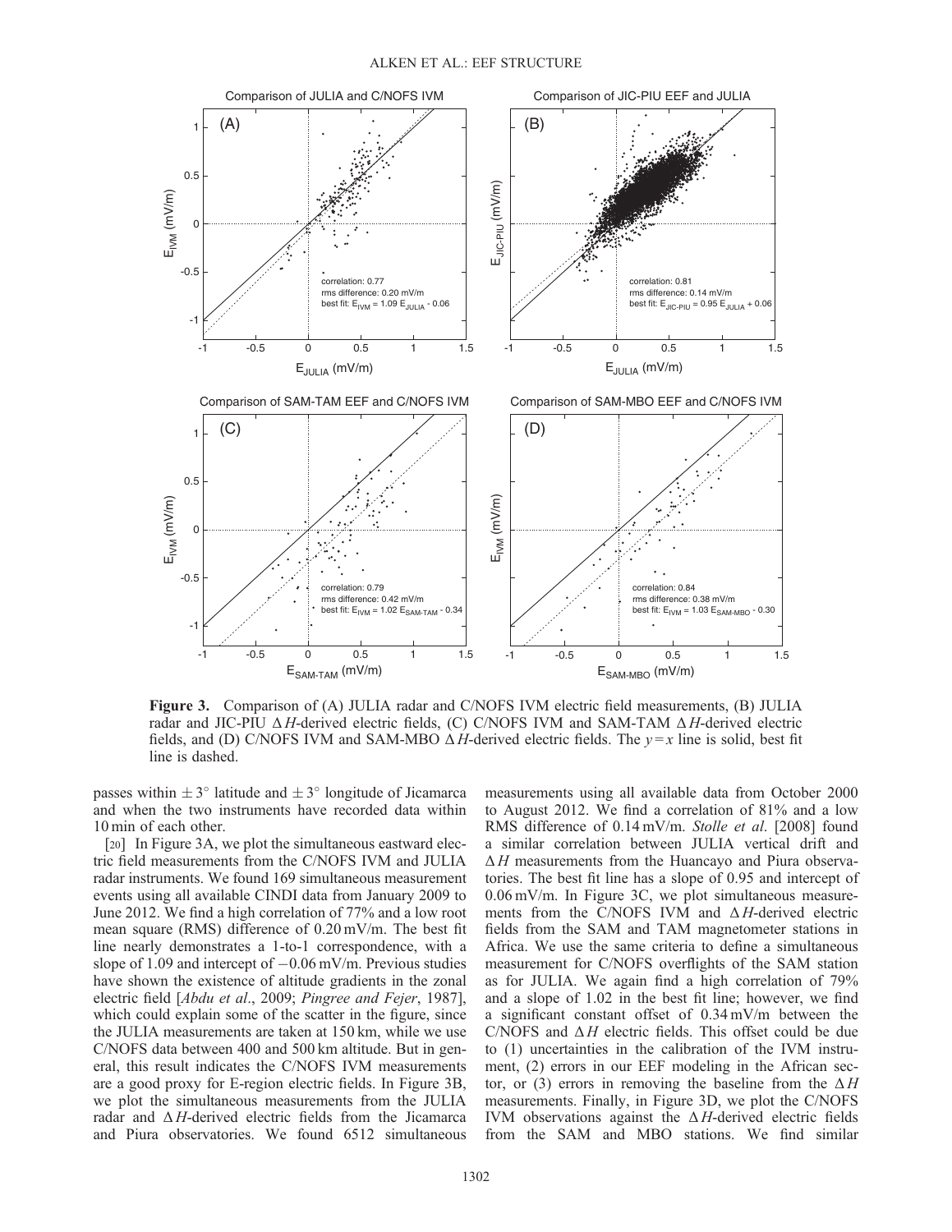Table 1. Mean of residuals after subtracting EEFM model in units of mV/m.

| Residuals                              | Mean of residuals $(mV/m)$ |
|----------------------------------------|----------------------------|
| $E_{JULIA}-EEFM$                       | $-0.004$                   |
| $E_{\textit{IIC-PII}}-EEFM$            | $-0.024$                   |
| $E_{SAM-TAM}-EEFM$                     | 0.003                      |
| $E_{SAM-MBO}-EEFM$                     | $-0.029$                   |
| $E_{IVM}$ – <i>EEFM</i> (at Jicamarca) | $-0.040$                   |
| $E_{IVM}$ – EEFM (for SAM-TAM)         | $-0.345$                   |
| $E_{IVM}$ – <i>EEFM</i> (for SAM-MBO)  | $-0.316$                   |

statistics to the SAM-TAM data, with a correlation of 84% and a best fit line with a slope of 1.03 and a constant offset of  $-0.30$  mV/m.

[21] To further investigate this offset, we subtracted the EEFM model [Alken, 2009] from the JULIA and C/NOFS electric field measurements, and the  $\Delta H$ -derived electric field estimates. EEFM is a global model of the climatological mean of the EEF derived from the CHAMP database using the same modeling approach described in section 4. We subtracted EEFM from the electric field data, using the same time, longitude, season, and solar flux level as the measurement, and computed means of the resulting residuals, which are summarized in Table 1. For the  $\Delta H$ -derived values, the longitude of the station near the dip equator was used to compute the EEFM value.

[22] If the EEFM model represents an accurate estimate of the EEF climatological mean, we would expect the mean of the residuals to be nearly 0. This is indeed the case for all residuals except for  $E_{\text{IVM}}$  – EEFM, which have means of  $-0.345$  and  $-0.316$  mV/m for simultaneous C/NOFS measurements with the SAM-TAM and SAM-MBO data sets, respectively. We can conclude from this table that possibility (3), errors in the  $\Delta H$  baselines, is not the cause of the offset, since these residuals have nearly 0 means. However, since the EEFM model was constructed using a similar modeling method used for the  $E_{\Delta H}$  values, we cannot determine whether the C/NOFS IVM data or the EEF modeling method is responsible for the constant offset in the African sector. Further investigation will be needed to determine its cause.

#### 6. Discussion

[23] The eastward electric field data sets from the different magnetometer station pairs are shown in Figure 4 along with the corresponding output from the EEFM model. The plots are shown as functions of local time and season, and the EEFM model was run for each of the  $\Delta H$ -derived EEF values using the local time, season, and solar flux value at the time of the measurement. We find very good general agreement between the data and model, with RMS differences of 0.27 mV/m for JIC-PIU, 0.28 mV/m for SAM-TAM, and 0.26 mV/m for SAM-MBO. There are small scale differences in the seasonal structure between the  $\Delta H$ derived electric field estimates and the EEFM model. EEFM was parametrized to capture the seasonal differences between spring/fall and summer/winter, but does not capture smaller scale features due to changes in the wind field, or the high day-to-day variability of the EEF. In all cases we see stronger electric fields around March and September equinox, which is consistent with many previous studies [Tarpley, 1973; Alken and Maus, 2007; Pedatella et al., 2011] and is primarily due to the Sun's direct position over the geographic equator.

[24] Interestingly, we find that the EEF in the west-African sector is consistently stronger than in western South America for all seasons and local times. Fejer et al. [2008] report similar features in the quiet time vertical drift velocities measured by the ionospheric plasma and electrodynamics probe instrument on board the ROCSAT-1 satellite. Since the EEF is primarily responsible for driving vertical drift in the F-region, we would expect similar seasonal and longitudinal structure. The longitudinal structure of the EEF can be influenced by longitudinal variations in the conductivity, the geomagnetic field, and the neutral winds. Previous studies have attributed longitudinal variations in low and midlatitude current systems to the geomagnetic field [Matsushita and Maeda, 1965; Stening, 1977]. However, the effect of an enhanced geomagnetic field would reduce the conductivity in the region, and since the low-latitude wind-driven currents are governed by the term  $\sigma(\mathbf{u} \times \mathbf{B})$ , the reduced conductivity would tend to offset the larger geomagnetic field. While we anticipate this effect on the longitudinal variations of the EEF would be small, we would need to apply our model to more than the two magnetometer chains in this study to determine the extent to which conductivity and geomagnetic field variations affect the EEF structure.

[25] The other possibility is the longitudinal variations in the neutral wind field, since the global wind dynamo creates and maintains the equatorial electric field. Recently, it has been found that global diurnal and semidiurnal tides, driven by latent heat release in deep convective tropical clouds, can propagate vertically to ionospheric altitudes, achieving wind amplitudes which can significantly modulate the polarization electric field in the E-region. This electric field drives the equatorial electrojet current, as well as vertical ion drift, and so the effects of the tides are found in nearly all ionospheric parameters.

[26] For most of the year, the strongest tidal harmonic found in equatorial ionospheric structure is DE3, the eastward propagating diurnal tide with zonal wavenumber 3 [Forbes et al., 2008; Lühr et al., 2012]. DE3 "wave-4" structure has been found in many ionospheric data sets, including the EEF, equatorial electrojet current, and vertical ion drift velocities [Immel et al., 2006; England et al., 2006; Alken and Maus, 2007; Lühr et al., 2008; Fejer et al., 2008; Alken and Maus, 2010b]. The wave-4 structure typically contains maxima over both Africa and South America. While DE3 persists for most of the year, during the winter months the amplitude of the DE2 harmonic dominates, leading to a "wave-3" longitudinal structure [Forbes et al., 2008; Lühr et al., 2012]. This wave-3 structure effectively eliminates the crest over South America but leaves the maximum over Africa intact. This is confirmed in Figure 4 where the JIC-PIU plots show a diminished EEF signal from December through February, while the SAM-TAM and SAM-MBO plots show significant amplitude during these months.

#### 7. Conclusion

[27] In this work, we have calculated eastward electric field values using  $\Delta H$  measurements from ground magnetometer stations in Africa and South America. The numerical stability of our EEF modeling approach has been improved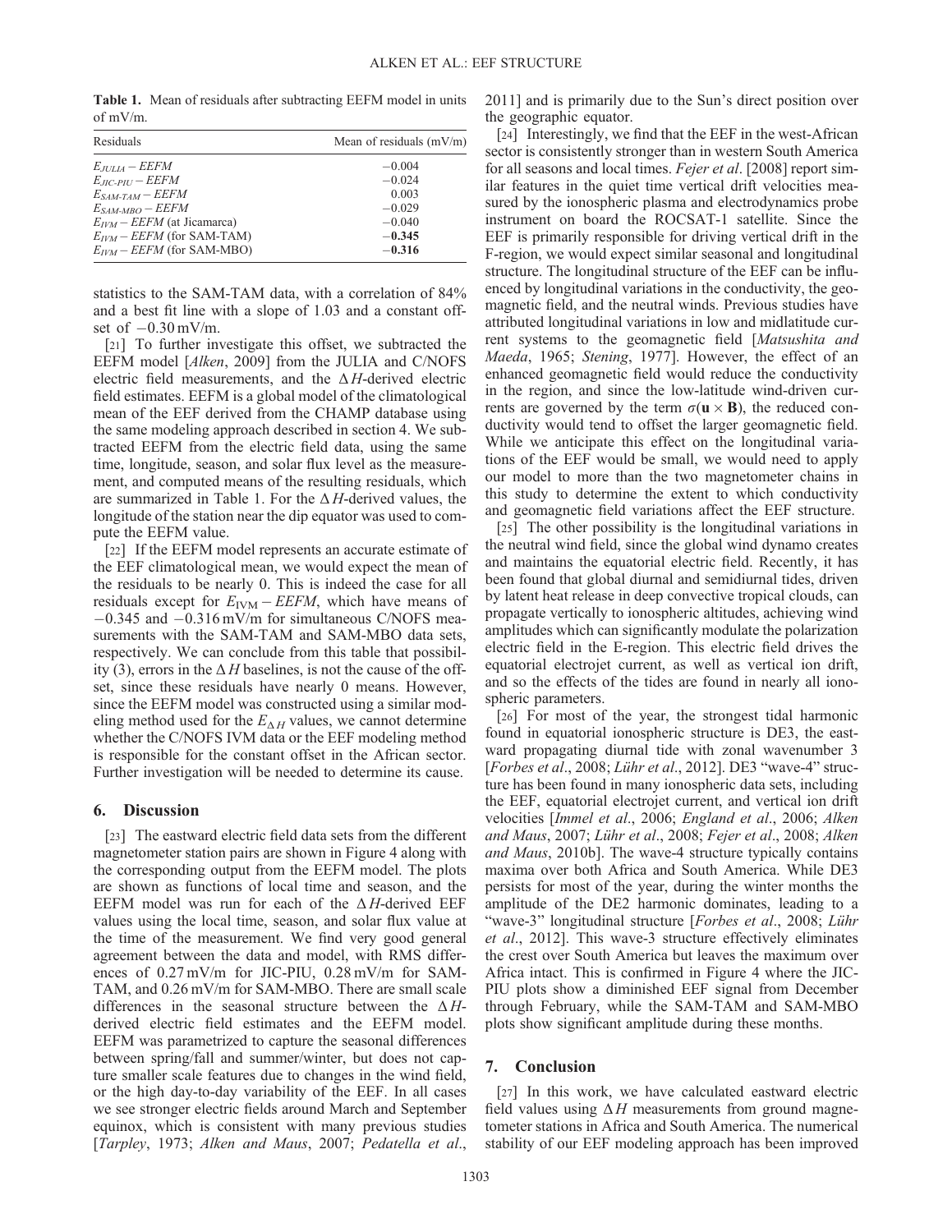

Figure 4. Eastward electric field estimates (top row) computed from Jicamarca and Piura magnetometer stations (left) along with corresponding EEFM model output (right). Eastward electric field estimates (middle row) computed from Samogossoni and Tamanrasset magnetometer stations (left) along with corresponding EEFM model output (right). Eastward electric field estimates (bottom row) computed from Samogossoni and Mbour magnetometer stations (left) along with corresponding EEFM model output (right). All plots are averaged over the time intervals shown.

by modifying the electrostatic equation coefficients to better handle vanishing conductivities as well as using a better preconditioner for the finite difference matrix solver. Our EEF estimates in the African sector are highly correlated with C/NOFS overflights (about 80%), but we found a constant offset of about 0.3 mV/m between the two data sets, which is not present in South America. We showed that this offset cannot be due to the  $\Delta H$  observations, and so it must be due to either uncertainties in the calibration of the C/NOFS IVM instrument or errors in the empirical models used to solve the electrostatic equation. The upcoming Swarm satellite mission offers the best opportunity to identify the origin of this offset, since these satellites will carry electric field instruments which can be directly compared with C/NOFS data and our modeled estimates. The seasonal and longitudinal behavior of the EEF can be explained in large part as effects of atmospheric tidal structure. The magnitude of the

EEF is consistently stronger in Africa than in South America at all local times and seasons, which we attribute to atmospheric non-migrating tides, of which DE3 dominates for most of the year. During winter, the effect of the DE2 tide is readily apparent with a significantly diminished EEF strength over South America. The EEF data also exhibit maxima during both equinoxes (although stronger during fall) over both continents.

[28] The methods in this study can be applied to any equatorial magnetometer station pair around the globe, providing new avenues to study the longitudinal and seasonal structure of the equatorial ionosphere. Since the EEF is among the most fundamental parameters in the equatorial ionosphere, this work will also allow the study of low-latitude current systems and ion drift, both of which are driven by the EEF.

[29] **Acknowledgments.** The CINDI data are provided through the auspices of the CINDI team at the University of Texas at Dallas supported